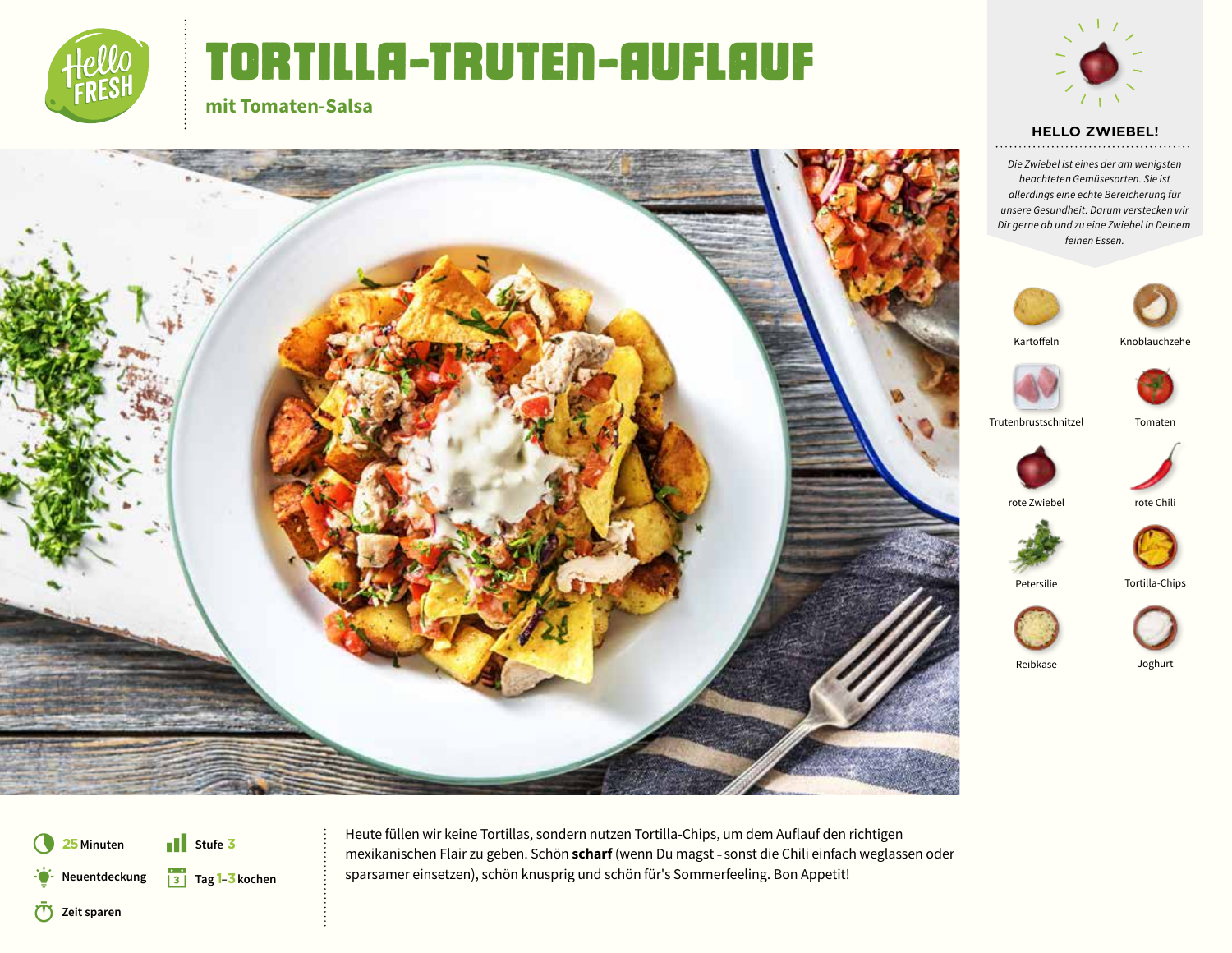## **LOS-GEHT'S**

**Gemüse** und **Kräuter** waschen und **Kräuter** trocken schütteln. **Backofen** auf **220 °C** Ober-/Unterhitze (**200 °C** Umluft) vorheizen. Reichlich **Wasser** im **Wasserkocher** erhitzen. Zum Kochen benötigst Du ausserdem: **Küchenpapier**, einen **grossen Topf**, ein **Sieb**, eine **grosse Schüssel**, zwei **grosse Bratpfannen**, eine **Auflaufform** und eine **Gemüseraffel**.



#### **KARTOFFELN KOCHEN**

**Kartoffeln** in ca. 2 cm grosse Würfel schneiden. Reichlich heisses **Wasser** in einen grossen Topf füllen, **salz**en und noch einmal zum Kochen bringen, **Kartoffelwürfel** darin ca. 5 Min. garen. Dann durch ein Sieb abgiessen und mit kaltem Wasser abschrecken.



**TRUTENBRUST VORBEREITEN Trutenbrustschnitzel** mit Küchenpapier trocken tupfen, dann in ca. 2 cm breite Streifen schneiden, mit **Salz** und **Pfeffer** würzen und beiseitestellen.



#### **FÜR DIE TOMATEN-SALSA**

**Rote Zwiebel** abziehen. **Rote Chili** halbieren und entkernen. **Tomaten** halbieren und Strunk entfernen. **Tomaten**, **Zwiebel**, **Chili**, und **Petersilie** klein schneiden. 1/4 der **Petersilie** für die Garnierung zur Seite stellen. Die restlichen Zutaten in einer grossen Schüssel mit 1 EL [2 EL] **Olivenöl**, 1/2 EL [1 EL] **Essig** und 1 TL [2 TL] **Zucker** vermischen und kurz ziehen lassen.(Wer es schärfer mag, fügt noch ein paar **Chilikerne** hinzu.)

**KARTOFFELN BRATEN Knoblauch** abziehen und fein hacken. In einer grossen, beschichteten Bratpfanne 2 EL [4 EL] **Öl** bei mittlerer Hitze erwärmen. Gehackten **Knoblauch** kurz darin anbraten. **Kartoffelwürfel** dazugeben und im **Knoblauchöl** schwenken, mit **Salz** und **Pfeffer** würzen und 8–12 Min. unter gelegentlichem Wenden weiterbraten, bis die **Kartoffelwürfel** schön braun und knusprig sind.



**AUFLAUF ZUBEREITEN** In der zweiten Bratpfanne  $1/2$  EL  $[1$  EL $]$ **Olivenöl** erhitzen. **Trutenstreifen** darin von allen Seiten ca. 2 Min. scharf anbraten. In einer leicht eingefetteten, feuerfesten Auflaufform verteilen, mit **Tortilla-Chips**, **Tomaten**-**Salsa** und **Reibkäse** bedecken. **Auflauf** auf der mittleren Schiene im Backofen 6–8 Min. fertig garen.



**ANRICHTEN** Knusprige **Kartoffelwürfel** auf Teller verteilen, **Tortilla-Truten-Auflauf** dazu anrichten, mit restlicher **Petersilie** bestreuen und zusammen mit ein wenig **Joghurt** geniessen.

### En Guete!

## **2 | 4 PERSONEN-ZUTATEN**

|                             |                | 2P               |    | 4P               |
|-----------------------------|----------------|------------------|----|------------------|
| Kartoffeln                  | 1              | 600 g            | 1x | 1200 g           |
| Knoblauchzehe $\oplus$      | $\frac{1}{2}x$ | 2g               | 1x | 2g               |
| Trutenbrustschnitzel        | 2x             | 125 <sub>g</sub> | 4x | 125 <sub>g</sub> |
| Tomaten                     | 2x             | 70 g             | 4x | 70 g             |
| rote Zwiebel <sup>(1)</sup> | $\frac{1}{2}x$ | 110 <sub>g</sub> | 1x | 110 <sub>g</sub> |
| rote Chili $\bigoplus$      | $\frac{1}{2}x$ | 20 <sub>g</sub>  | 1x | 20 <sub>g</sub>  |
| Petersilie $\bigoplus$      | 1x             | 5g               | 1x | 10 <sub>g</sub>  |
| Tortilla-Chips 1) 15)       | 1x             | 20 <sub>g</sub>  | 1x | 40 <sub>g</sub>  |
| Reibkäse                    | 1x             | 50g              | 1x | 100 <sub>g</sub> |
| Joghurt 7)                  | 1x             | 90 <sub>g</sub>  | 1x | 180 <sub>g</sub> |

Die oben genannten Angaben beziehen sich auf die Mindestmengen

**GUT IM HAUS ZU HABEN:** (Oliven-)Öl, Salz, Pfeffer, Essig, Zucker

Bei 4 Personen Mengen, wie in Klammern angegeben, verdoppeln.

Gef. auch für andere Rezepte verwenden

| <b>DURCHSCHNITTLICHE:</b><br><b>NÄHRWERTE PRO</b> | 100 g           | <b>PORTION</b>   |  |
|---------------------------------------------------|-----------------|------------------|--|
| <b>Brennwert</b>                                  | 500 kJ/120 kcal | 3004 kJ/718 kcal |  |
| Fett                                              | 5g              | 31 <sub>g</sub>  |  |
| - davon ges. Fettsäuren                           | 3g              | 18g              |  |
| Kohlenhydrate                                     | 12g             | 72g              |  |
| - davon Zucker                                    | 3g              | 18 <sub>g</sub>  |  |
| <b>Fiweiss</b>                                    | 9g              | 52 <sub>g</sub>  |  |
| <b>Ballaststoffe</b>                              | 1g              | 9g               |  |
| Salz                                              | 1 <sub>g</sub>  | 8g               |  |
|                                                   |                 |                  |  |

#### **ALLERGENE**

1) Gluten 7) Lactose 15) kann Spuren von Allergenen enthalten

(Bitte beachte weitere Informationen zu Allergenen und möglichen Spuren von Allergenen auf der Zutatenverpackung!)

Diese Rezeptkarte ist recycelbar und FSC®-zertifiziert (FSC®-C129012).



Wir lieben Feedback! Ruf uns an oder schreib uns: +41 43 508 72 70 |kundenservice@hellofresh.ch

**2018** | KW 37

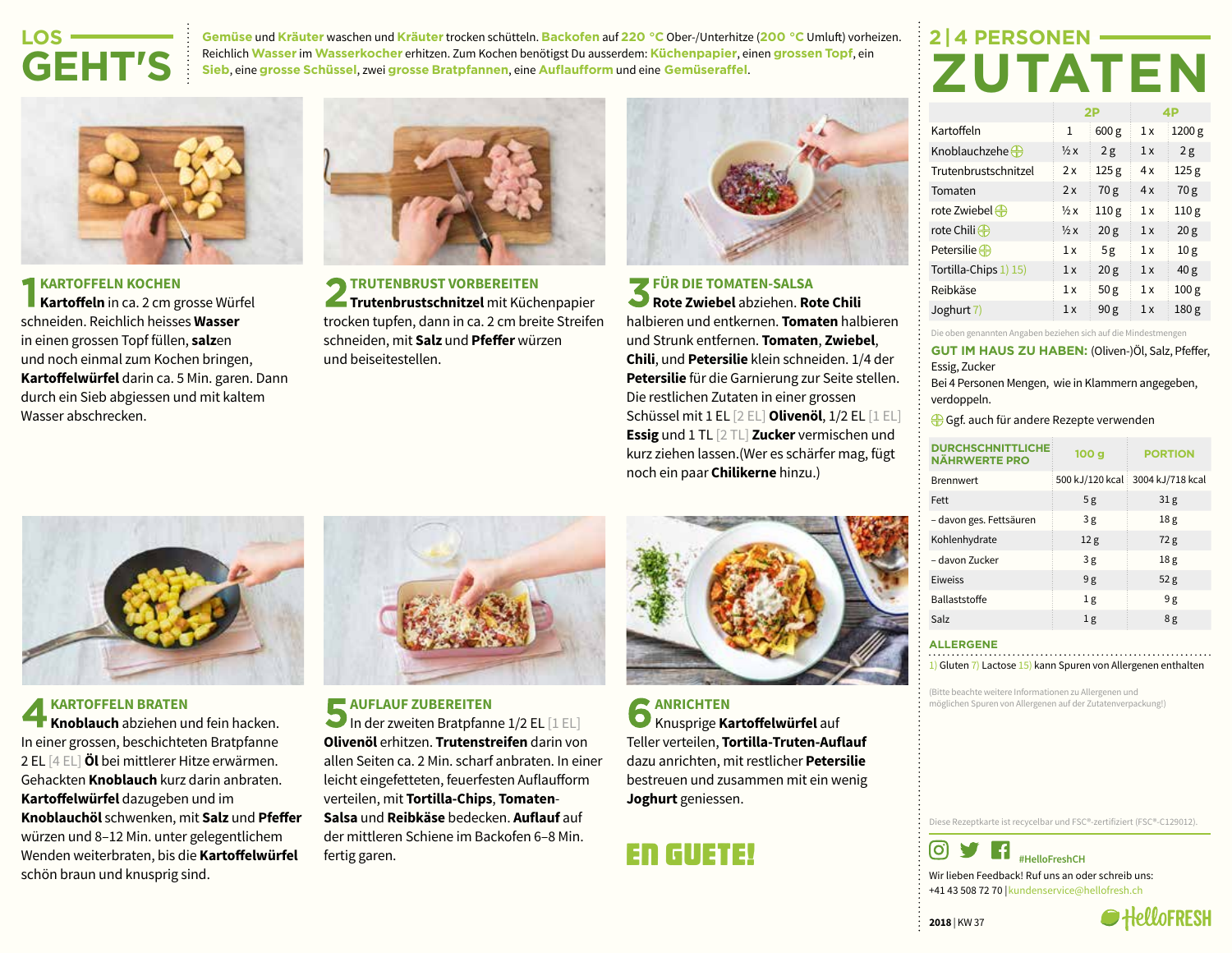

## TORTILLA turkey GRATIN



#### **HELLO ONION!**

*The onion is one of the most underrated vegetables, but it offers many health benefits. That's why we like to hide an onion in your delicious meals from time to time.*



















Grated cheese Yoghurt



**25minutes** Q **Save time** D **A new discovery** § **Cook on days 1-<sup>3</sup>**  $\blacksquare$  Level 3

**Cook on days 1 - 3**

**with tomato salsa**

**1** Level 3 [1] Level 3 [1] Level 3 [1] Level 3 [1] Level 3 [1] Level 3 [1] Level 3 [1] Level 3 [1] Level 3 [1] Level 3 [1] Level 3 [1] Level 3 [1] [1] Level 3 [1] [1] [1] In the straing has the straing has the straing has crispy, and perfect for a summer feeling. Bon appetit!











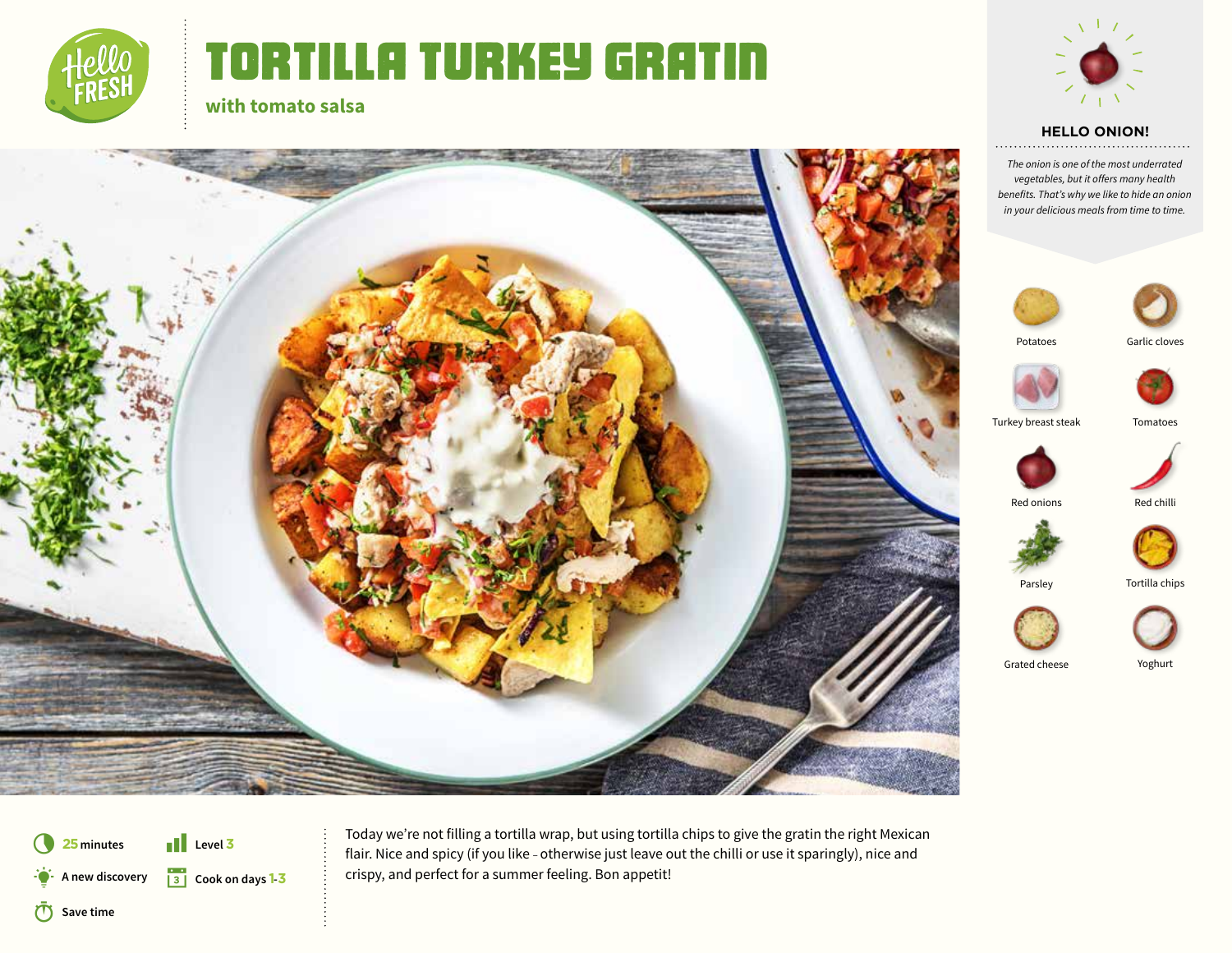### **LET'S  GO**

Wash the vegetables and herbs and shake the herbs dry. Preheat the oven to **220 °C** top/bottom heat (**200 °C** fan oven). Heat up plenty of **water** in the kettle. You will also need: kitchen roll, a **large** pot, a sieve, a **large** bowl, two **large** frying pan**s**, an oven dish and a vegetable grater.



#### **EXAMPLE COOK POTATOES**

 $\blacksquare$  Cut the potatoes into approx. 2 cm cubes. Bring plenty of hot water to the boil in a large pot, salt and cook the potato cubes in it for approx. 5 min. Then drain in a sieve and rinse briefly with cold water.



**PREPARE TURKEY BREAST Pat turkey escalope** dry with kitchen roll, then cut into strips approx. 2 cm wide, season with salt and pepper and set aside.



#### **FOR THE TOMATO SALSA**

 Peel the red onion. Halve **red** chilli and remove core. Halve the tomatoes and remove the core. Finely chop the tomatoes, onion, chilli and parsley. Put aside 1/4 of the parsley for the garnish. In a large bowl mix the rest of the ingredients with 1 tbsp. [2 tbsp.] **olive** oil, 1/2 tbsp. [1 tbsp.] vinegar and 1 tsp. [2 tsp.] sugar and leave to infuse briefly.(If you like it spicier, add a few chilli seeds.)

## **SERVES 2 | 4 INGREDIENTS**

|                           |                | 2 P              |     | 4 P              |
|---------------------------|----------------|------------------|-----|------------------|
| Potatoes                  | 1 x            | 600 g            | 1 x | 1200 g           |
| Garlic cloves $\bigoplus$ | $\frac{1}{2}x$ | 2g               | 1x  | 2g               |
| Turkey breast steak       | 2x             | 125 <sub>g</sub> | 4 x | 125 <sub>g</sub> |
| Tomatoes                  | 2x             | 70 g             | 4x  | 70 g             |
| Red onions $\bigoplus$    | $\frac{1}{2}x$ | 110 <sub>g</sub> | 1 x | 110 <sub>g</sub> |
| Red chilli $\bigoplus$    | $\frac{1}{2}x$ | 20 <sub>g</sub>  | 1 x | 20 <sub>g</sub>  |
| Parsley $\bigoplus$       | 1 x            | 5g               | 1x  | 10 <sub>g</sub>  |
| Tortilla chips 1) 15)     | 1x             | 20 <sub>g</sub>  | 1x  | 40 <sub>g</sub>  |
| Grated cheese             | 1 x            | 50 <sub>g</sub>  | 1x  | 100 <sub>g</sub> |
| Yoghurt 7)                | 1 x            | 90 <sub>g</sub>  | 1 x | 180 g            |

The quantities above are the minimum quantities

**GOOD TO HAVE AT HAND:** (Olive) oil, salt, pepper, vinegar, sugar.

For 4 persons double the quantities, as specified in brackets.

 $\bigoplus$  Can also be used for other recipes as required.

| <b>AVERAGE</b><br><b>NUTRITIONAL</b><br><b>VALUES PER</b> | 100 <sub>g</sub> | <b>PORTION</b>                   |
|-----------------------------------------------------------|------------------|----------------------------------|
| Calories                                                  |                  | 500 kJ/120 kcal 3004 kJ/718 kcal |
| Fat                                                       | 5g               | 31 <sub>g</sub>                  |
| - incl. saturated fats                                    | 3g               | 18 <sub>g</sub>                  |
| Carbohydrate                                              | 12 <sub>g</sub>  | 72g                              |
| - incl. sugar                                             | 3g               | 18 <sub>g</sub>                  |
| Protein                                                   | 9g               | 52 <sub>g</sub>                  |
| Dietary fibre                                             | 1 <sub>g</sub>   | 9 g                              |
| Salt                                                      | 1 <sub>g</sub>   | 8g                               |

#### **ALLERGENS**

1) Gluten 7) Lactose 15) May contain traces of allergens

(Please see the additional information on allergens and possible traces of allergens on the packaging of the ingredients!)

This printed recipe is recyclable and FSC®-certified (FSC®-C129012).

 $\vert f \vert$ ତା **#HelloFreshCH** We love feedback! Call us or write to us:

+41 43 508 72 70 |kundenservice@hellofresh.ch

#### **FRY POTATOES**

Peel and finely chop the garlic. Heat 2 tbsp. [4 tbsp.] oil in a large non-stick frying pan on medium heat. Sauté chopped garlic briefly.Add potato cubes and mix with the garlic oil, season with salt and pepper, and fry for a further 8-12 min., stirring occasionally, until the potato cubes are brown and crispy.



**PREPARE GRATIN** 

Heat 1/2 tbsp. [1 tbsp.] **olive** oil in the second frying pan. Sauté the **strips of turkey** on high heat for approx. 2 min. on all sides. Place in a lightly greased flame-proof oven dish and cover with **tortilla chips**, tomato **salsa** and grated cheese. Cook **gratin** on the middle shelf of the oven for 6-8 min. until done.



## Bon appetit!

**2018** | CW 37

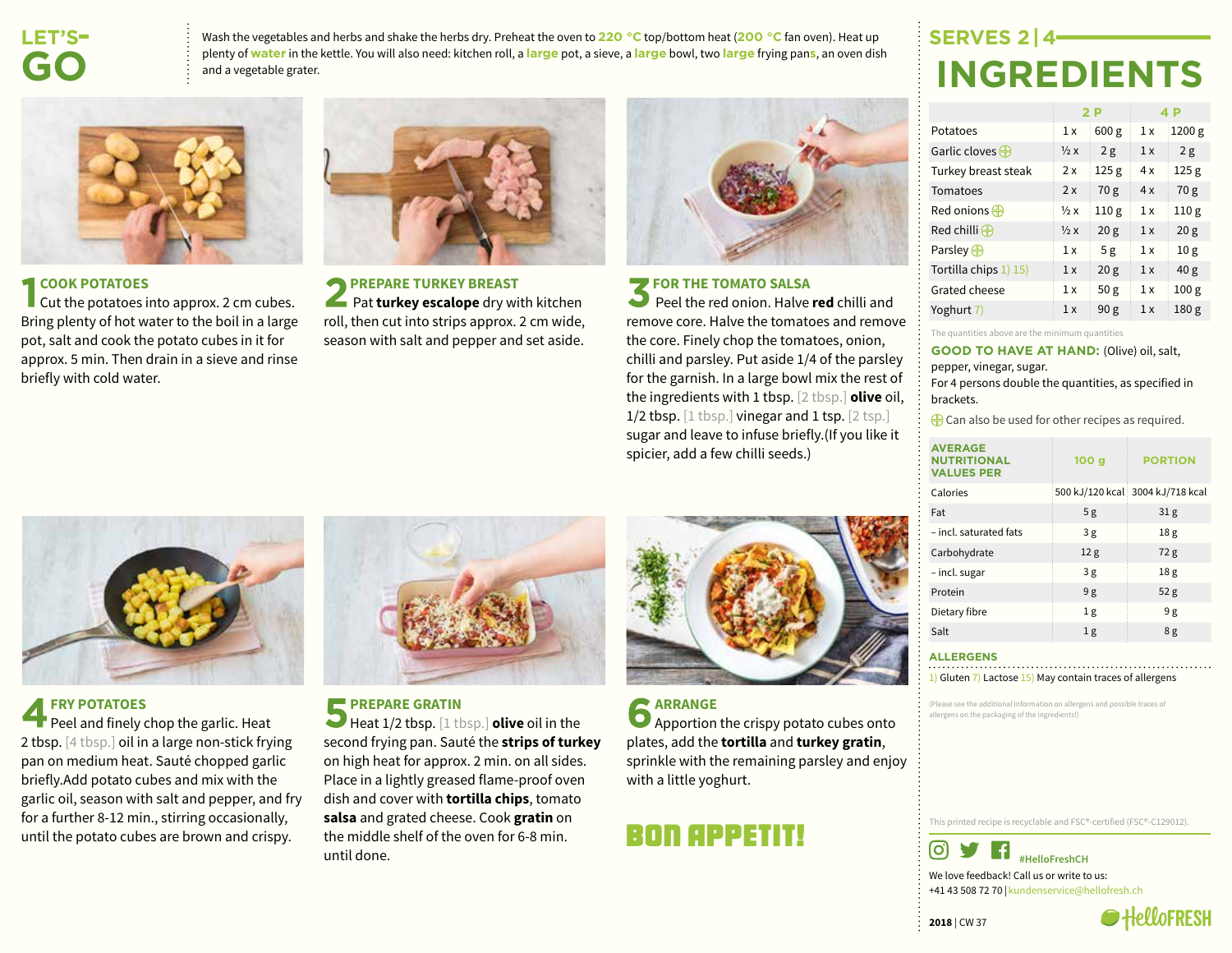

# Gratin de TORTILLA à la dinde



#### **HELLO OIGNON !**

*L'oignon est l'un des types de légumes auquel on porte le moins d'attention. Il est pourtant très bénéfique à notre santé. C'est pourquoi nous l'intégrons ici et là dans vos préparations.*





Pommes de terre









Chips de tortilla

Persil



Fromage râpé Yogourt

**25 minutes** Q **Gain de temps** § **À utiliser dans les <sup>1</sup>** D **<sup>à</sup>3 jours Redécouverte**  $\blacksquare$  Niveau 3

**À utiliser dans les 1 à 3 jours**

**avec salsa à la tomate**

5 **Niveau <sup>3</sup>** Aujourd'hui, vous n'allez pas farcir de tortillas mais utiliser des chips de tortilla afin de conférer à ce gratin la juste touche mexicaine. Un plat piquant à souhait (vous pouvez aussi vous passer du piment ou n'en mettre qu'un peu), bien croustillant et parfait pour se sentir en été. Bon appétit !